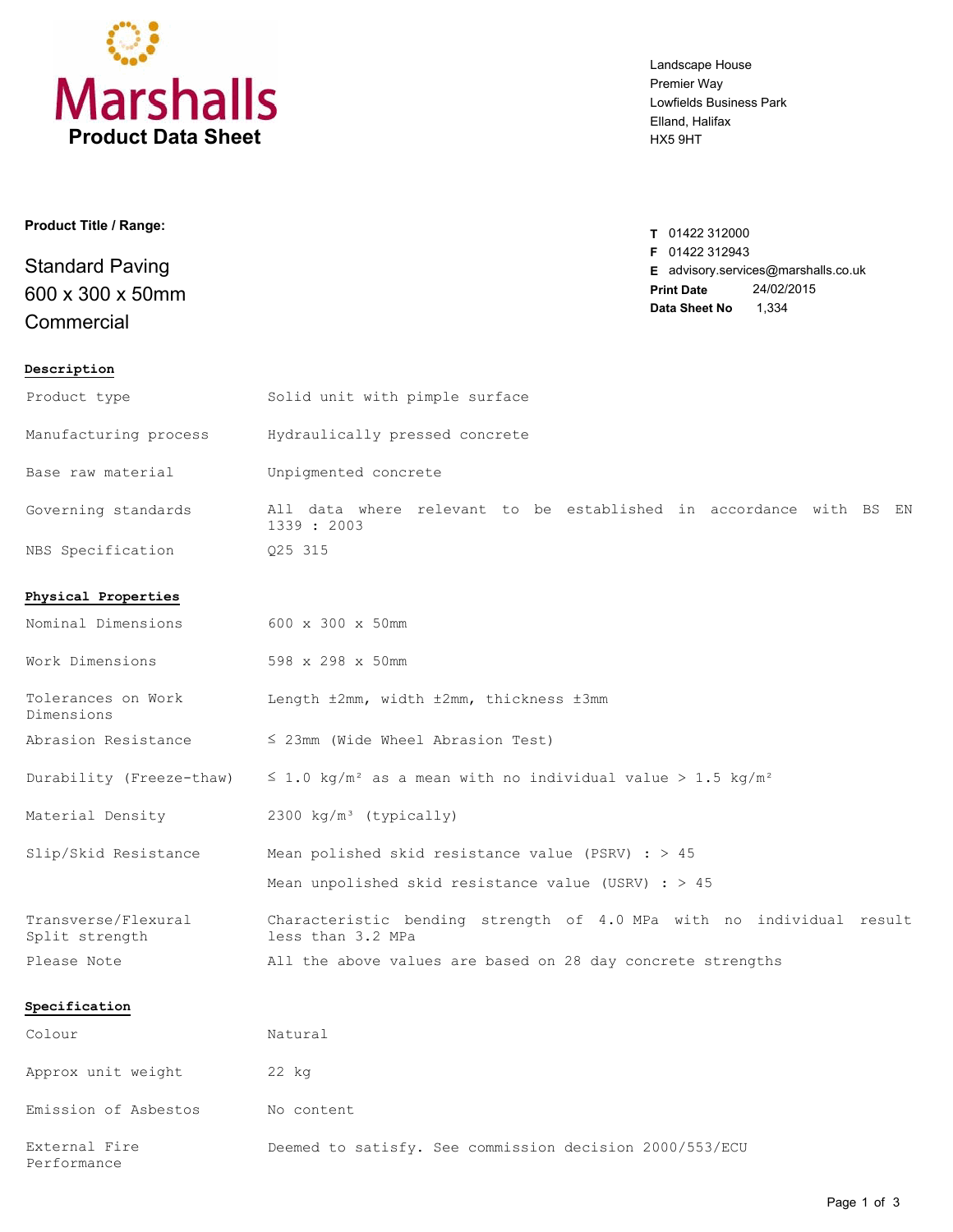

Landscape House Premier Way Lowfields Business Park Elland, Halifax HX5 9HT

| Product Title / Range:                                   |                                                                                                                                                                                                                                                                                                                                                                                       | T 01422 312000                                                                                                     |
|----------------------------------------------------------|---------------------------------------------------------------------------------------------------------------------------------------------------------------------------------------------------------------------------------------------------------------------------------------------------------------------------------------------------------------------------------------|--------------------------------------------------------------------------------------------------------------------|
| <b>Standard Paving</b><br>600 x 300 x 50mm<br>Commercial |                                                                                                                                                                                                                                                                                                                                                                                       | F 01422 312943<br>E advisory.services@marshalls.co.uk<br>24/02/2015<br><b>Print Date</b><br>1,334<br>Data Sheet No |
| Reaction to fire                                         | Class A1, see commisson decision 2000/605/EC                                                                                                                                                                                                                                                                                                                                          |                                                                                                                    |
| Design Guidance<br>Technical information                 | Reference should be made to BS 7533-8 : 2003                                                                                                                                                                                                                                                                                                                                          |                                                                                                                    |
| Application                                              |                                                                                                                                                                                                                                                                                                                                                                                       |                                                                                                                    |
| Suitability                                              | Laid in accordance with BS 7533-4 : 2006.                                                                                                                                                                                                                                                                                                                                             |                                                                                                                    |
|                                                          | Suitable for the construction of pedestrian areas only                                                                                                                                                                                                                                                                                                                                |                                                                                                                    |
| Supply                                                   |                                                                                                                                                                                                                                                                                                                                                                                       |                                                                                                                    |
| Av. pack size                                            | $3.6 \, \text{m}^2$                                                                                                                                                                                                                                                                                                                                                                   |                                                                                                                    |
| Av. pack weight                                          | 434 kg                                                                                                                                                                                                                                                                                                                                                                                |                                                                                                                    |
| Packaging                                                | All packs are suitable for crane off-load. Fork lift off-load on<br>request                                                                                                                                                                                                                                                                                                           |                                                                                                                    |
| Further Information                                      |                                                                                                                                                                                                                                                                                                                                                                                       |                                                                                                                    |
| Cleaning & Maintenance                                   | Information regarding the cleaning & maintenance of this product may<br>be obtained on request                                                                                                                                                                                                                                                                                        |                                                                                                                    |
| Efflorescence                                            | Any product containing cement during its early life may exhibit a<br>temporary white discolouration known as efflorescence. This is not a<br>product fault and will gradually disappear with exposure to natural<br>weathering and trafficking                                                                                                                                        |                                                                                                                    |
| Weathering                                               | It should be appreciated that with all products weathering and site<br>conditions can cause shade variation to appear across the surface of<br>individual units. This does not in any way affect the performance of<br>the units and any such variation will diminish over a period of time<br>as the product matures.                                                                |                                                                                                                    |
| Product Evolution                                        | The evolution of new product design is continuous and information is<br>subject to change without notice. Customers should check with the<br>supplier to ensure that they have the latest details<br>Marshalls reserve the right to amend the technical information as<br>deemed necessary and in accordance with the relevant national and<br>international standards without notice |                                                                                                                    |
| Contact Us                                               | technical<br>information<br>on the<br>For<br>construction when utilising the product, contact the Technical<br>Advisory Services Department on 0370 411 2233                                                                                                                                                                                                                          | design, specification<br>and                                                                                       |
| Date of issue                                            | October 2007                                                                                                                                                                                                                                                                                                                                                                          |                                                                                                                    |
|                                                          | Issue 2                                                                                                                                                                                                                                                                                                                                                                               |                                                                                                                    |